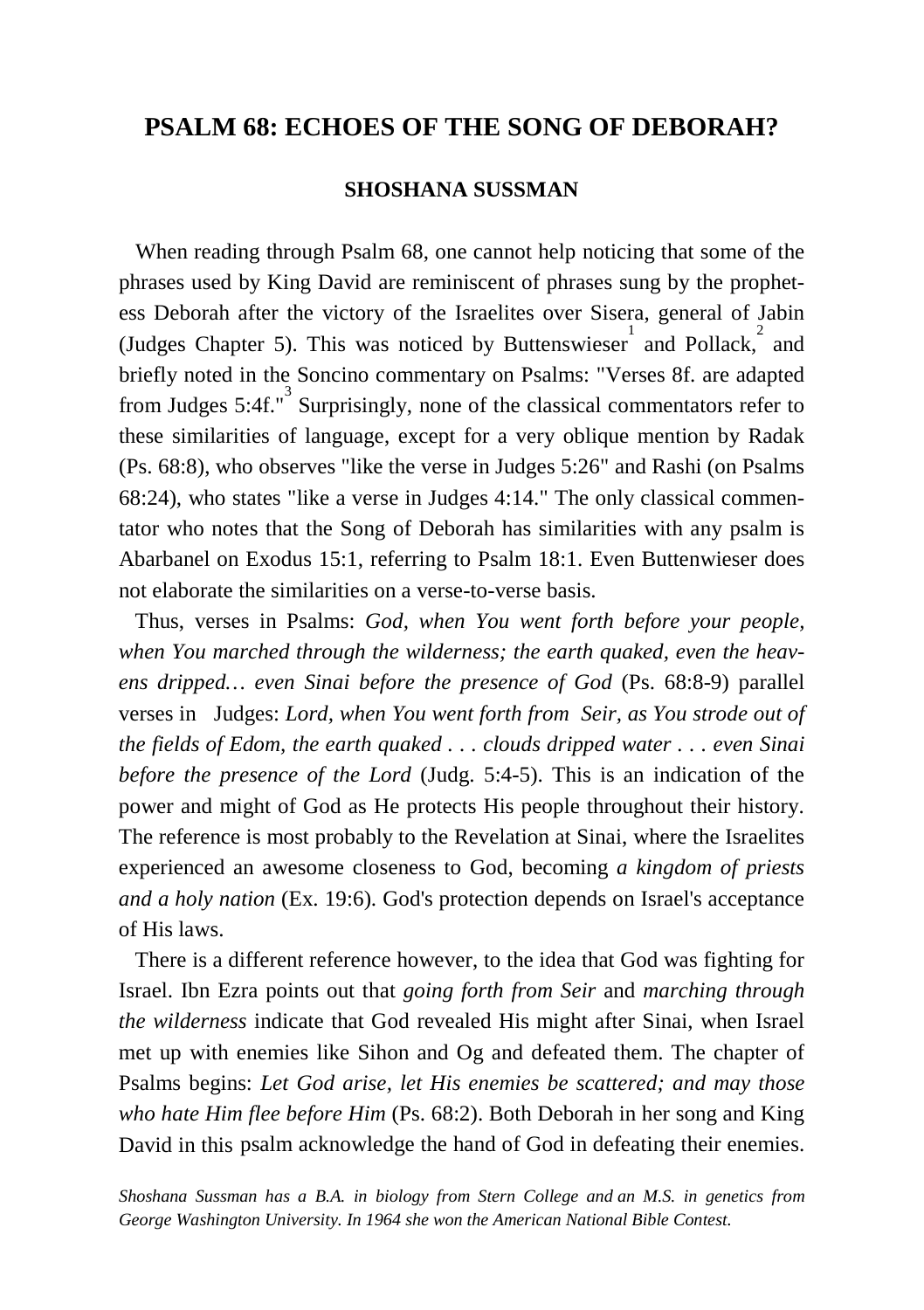Deborah was obviously speaking of the recent battle with Sisera, while King David referred to an unspecified battle in which he had been victorious.

 Both Psalm 68 and the Song of Deborah include an enumeration of, or reference to, certain of the twelve tribes. The reason is more obvious in Judges. Deborah praised the tribes which had rushed to defend the nation against the enemy, but chastised the ones that had stayed away: *Zebulun is a people that jeopardized its life, and Naphtali upon the high places of the field* (Judg. 5:18), *The princes of Issachar were with Deborah . . . so was Barak . . . But Reuben had great searchings of the heart – and Dan lingered by its ships* (Judg. 5:15-17). Compare this with Psalms: *There Benjamin, the youngest, rules over them* [the enemy], *the princes of Judah who command them, the princes of Zebulun and Naphtali* (Ps. 68:28). According to Ibn Ezra, this enumerates the tribes that fought with David in the battle hinted at in verse 2 of the psalm. According to others, *Benjamin, the youngest, rules over them* signifies that Benjamin produced the first king, Saul, as a reward for being the first tribe to cross the Sea of Reeds, leading the way after Israel's departure from Egypt (TB *Sotah* 37a). Benjamin was later united with Judah, the most powerful tribe, in one kingdom.

 There are also some similarities in cadence between the two passages (more obvious in the original Hebrew). Psalms uses repetition when speaking of Bashan: *A mountain of God is the mountain of Bashan; a mountain of many ridges is the mountain of Bashan* (Ps. 68:16). This recalls a similar repetition in Judges: *The brook Kishon swept them away; that ancient brook, the brook Kishon* (Judg. 5:21). Also, although the following words have different meanings, they have a similar look and sound and rarely occur: *Why did you stay among the sheepfolds* [bein ha-mishpetayim]? (Judg. 5:16); and *If you would lie quietly among rows of vessels* [bein shefatayim) (Ps. 68:14). Clearly, this psalm echoes the Song of Deborah.

 Psalm 68, one of the most magnificent psalms of David, is a hymn to God in history. It is considered to be one of the more difficult psalms to interpret.<sup>4</sup> However, noticing the allusions to the Song of Deborah helps to clarify the theme and message of this psalm. It celebrates one undefined victory of David and hints at Deborah's victory over Sisera. David attributed his achievement of greatness to the Lord, *even the God who is our salvation* (Ps. 68:20). When Deborah said, *The heavens dripped, yea, the clouds dripped*